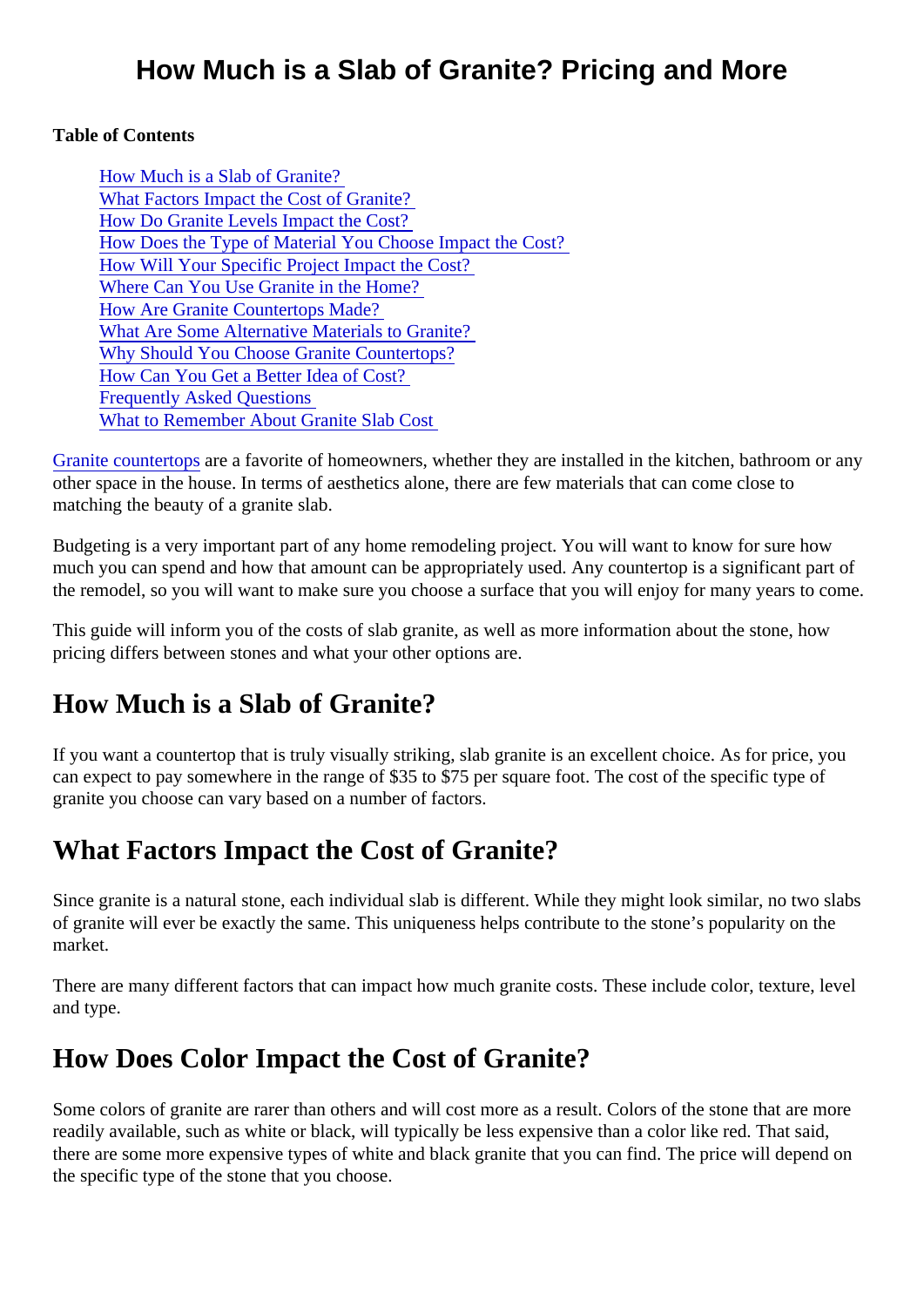## <span id="page-1-0"></span>How Does Texture Impact the Cost of Granite?

Texture is another factor that can influence the cost of granite. Texture refers to the finish of your granite. Different finish options include honed, polished and leathered.

## What is Honed Granite?

Honed granite is granite that has not been polished. Instead of having a distinctive shine like polished granite, these surfaces will have more of a matte appearance. While polished is the most popular finish, honed granite is also very stylish. Honed granite is essentially the middle ground in cost when compared to polished and leathered.

## What is Polished Granite?

As its name implies, polished granite is granite that has had a shiny finish applied to it. This is the most common choice among homeowners. Its popularity helps keep the cost down as well, as it is the cheapest among the three finish options. If you are looking for a granite countertop that will add some shine to your home, polished granite will be the way to go.

#### What is Leathered Granite?

Leathered granite is granite that has a distinctive textured feel to it. While honed and polished granite countertops are more popular and traditional choices among homeowners, leathered granite has risen in popularity in recent years. Leathered granite is the most expensive of the three finish options.

The table below compares the price range of all three finish types, as well as lists some characteristics that are associated with all three types.

| <b>Polished Granite</b>                          | <b>Honed Granite</b>                                                                   | <b>Leathered Granite</b>                         |  |  |
|--------------------------------------------------|----------------------------------------------------------------------------------------|--------------------------------------------------|--|--|
| Lowest cost among the three                      | Middle ground in price for the three Highest cost among the three<br><b>loptions</b>   |                                                  |  |  |
| Readily available                                | Will give your countertop a matte lombot widely available                              |                                                  |  |  |
| Easy to care for                                 | Provides more of a natural look than Will give your countertop a<br>the other finishes | ∥rustic look                                     |  |  |
| Will not require frequent sealing                |                                                                                        | Highlights the natural coloring<br>lof the stone |  |  |
| Will give your countertop a<br>distinctive shine |                                                                                        |                                                  |  |  |

#### Polished, Honed and Leathered Granite: What to Expect from Each

## How Do Granite Levels Impact the Cost?

The cost of your granite will also depend on what level it falls in. Granite levels are designed as a way to guide the buying process for the stone. Most types of granite will fall between Levels 1 and 5, with 1 being the most affordable and 5 being the most expensive. For more information on granite levels, check out [this article](https://marble.com/articles/granite-countertop-levels-for-easy-buying-process).

# How Does the Type of Material You Choose Impact the Cost?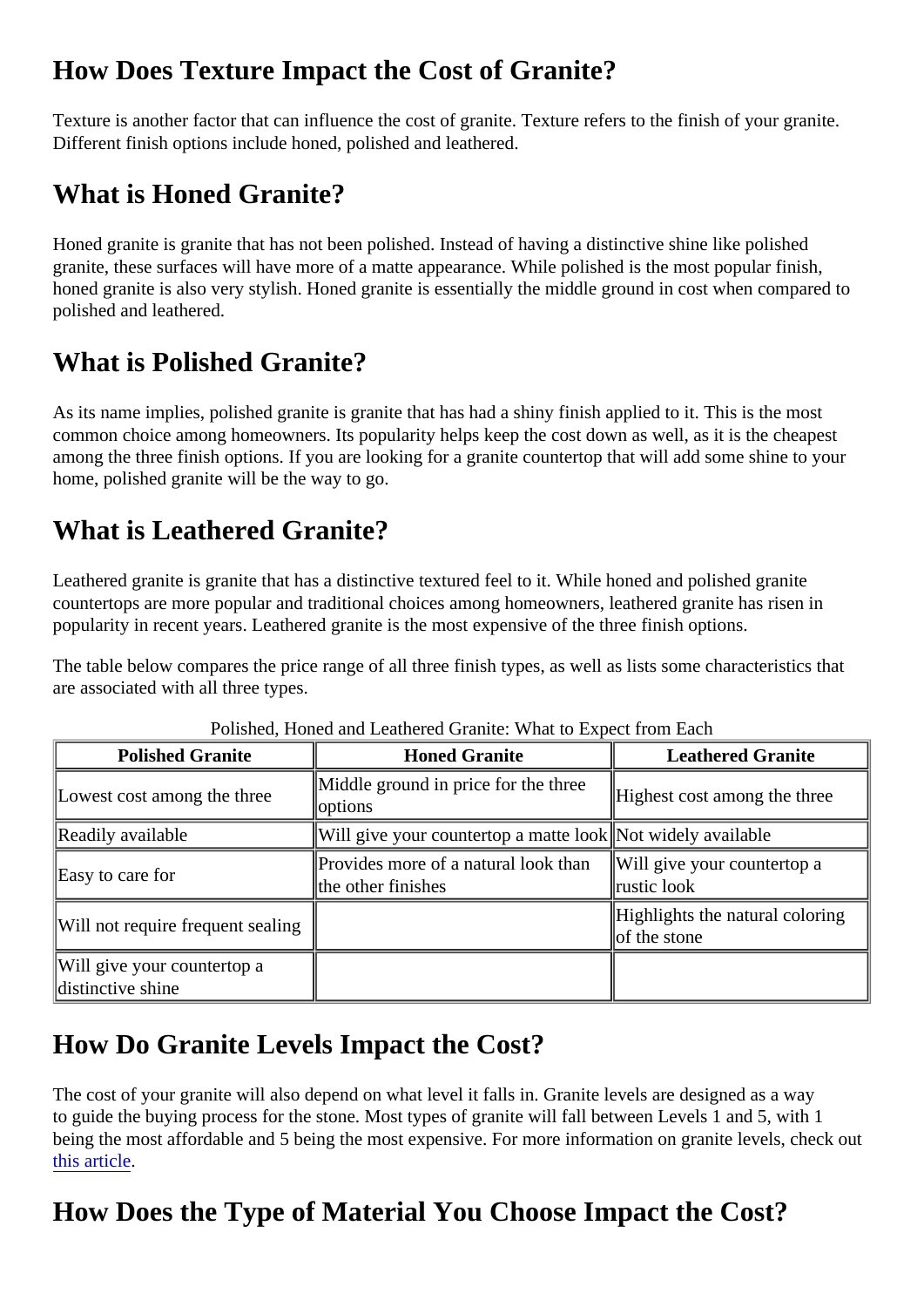<span id="page-2-0"></span>When buying granite, slabs are not the only option you have. In addition to granite slabs, you can choose from options such as remnants, granite tile and modular granite. Each option is described in further detail below.

# Slab Granite

Slab granite is just what it sounds like – a slab of this beautiful natural stone. As mentioned above, you can expect to pay somewhere in the range of \$35 to \$75 per square foot for granite slabs.

#### Granite Remnants

Remnants are the leftover pieces of granite from slabs that have been shaped for countertops. Remnants not only great for smaller home remodeling projects but can also save you money as well.

## Granite Tiles

Granite tile is less expensive than a slab; however, you will sacrifice a little bit in terms of appearance. With granite tile, you will have to deal with grout lines that are not present in a slab.

## Modular Granite

Modular granite is not common for many home remodeling projects. Modular granite is essentially a "minislab" – smaller than an actual slab, but larger than a remnant or tiles. It also falls in the middle of the price range for types of material.

| <b>Granite Tile</b>         | Granite Remnants                                                | <b>Modular Granite</b>                                                                           | <b>Slabs</b>                                            |
|-----------------------------|-----------------------------------------------------------------|--------------------------------------------------------------------------------------------------|---------------------------------------------------------|
| options                     | Cheapest of the Suitable for smaller   "Mini-slabs"<br>projects |                                                                                                  | Most popular option                                     |
| Can be a DIY job Saves cost |                                                                 | Falls in between the price of tiles<br>Incredible appearance<br>and the price of full-size slabs |                                                         |
| Will have grout<br>llines   |                                                                 |                                                                                                  | <b>IDurable</b>                                         |
|                             |                                                                 |                                                                                                  | Typically costs between \$35<br>to \$75 per square foot |

Slabs, Remnants, Tiles and Modular Granite: Comparing Your Options

## How Will Your Specific Project Impact the Cost?

Not only will the type of granite you choose determine the cost, but your specific needs related to your remodeling project will as well. The size, shape and any cutouts you require can all factor into how much you will need to pay. If you have a countertop that will require many cuts for odd angles, in addition to cutouts for sinks, you can expect to pay more than if your project allows for more of a standard shape.

Edging is also another factor to keep in mind. The more customized edge you choose, the more it will raise the overall cost of the project. Below are some examples of different edge options you have for your granited countertops. Premium edges will be more expensive than basic edge options. You can find additional information about edgesere.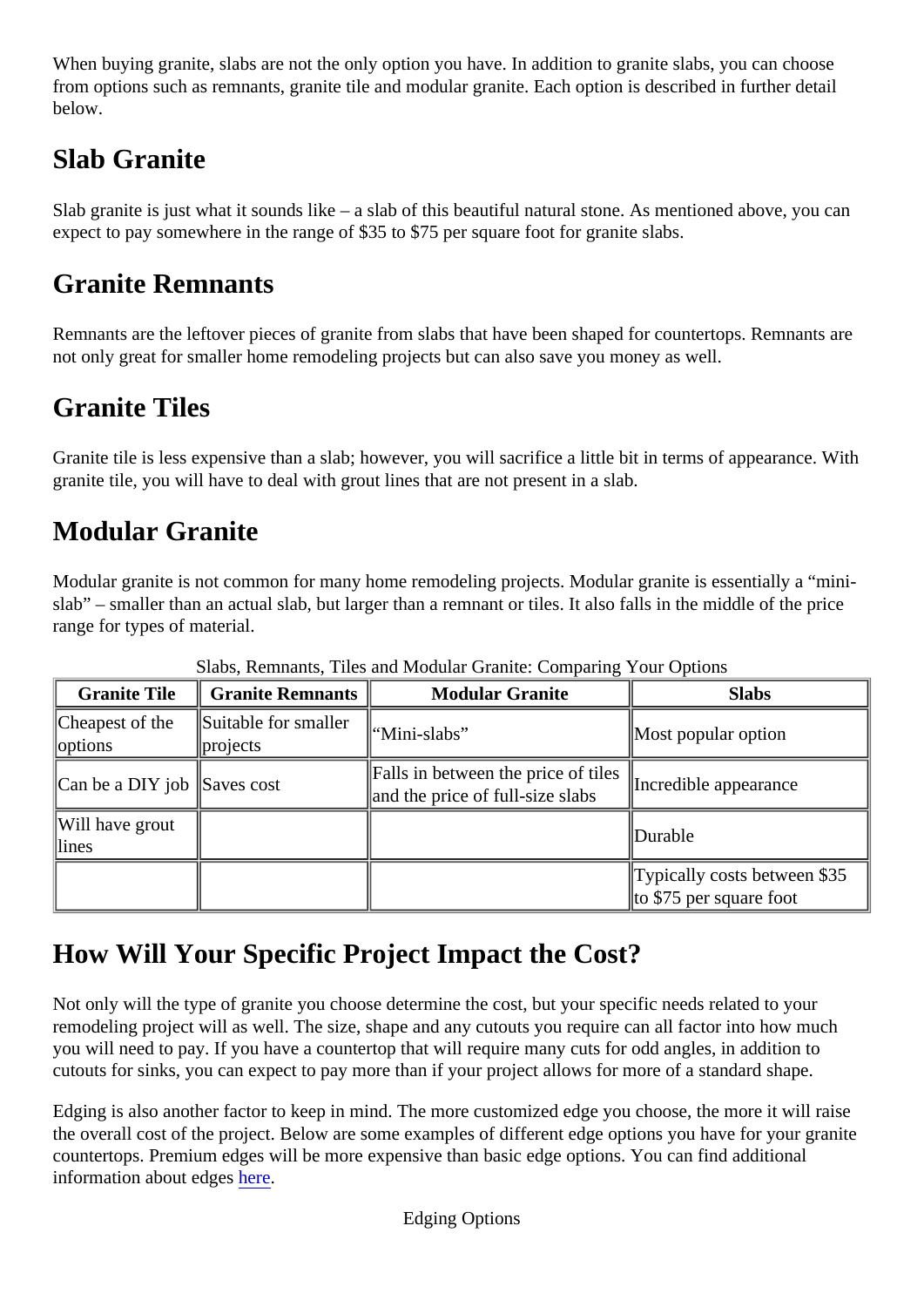<span id="page-3-0"></span>

| <b>Basic Edges</b>             | Premium Edges |
|--------------------------------|---------------|
| Straight                       | Ogee          |
| Quarter Round                  | Cove          |
| Double Quarter Round Waterfall |               |
| Bullnose                       |               |

Lastly, you will need to factor in the cost of labor. Granite is very heavy – especially granite slabs. You will not be able to install a granite slab on your own. Granite tiles are the only type of granite that is suitable for you to install yourself, though even then it is a better idea to hire a professional. You will also need a professional to remove your old countertop.

#### **Where Can You Use Granite in the Home?**

Besides kitchen countertops and bathroom vanity tops, there are plenty of other places you can incorporate granite into your home. Other uses of the stone include backsplashes, fireplace surrounds and in some cases, outdoor applications such as outdoor kitchen countertops or grilling stations.

## **How Are Granite Countertops Made?**

Granite is found in quarries all across the world. Most types of the natural stone come from countries such as Brazil and India. Granite can also be found in various locations in the United States. The granite is extracted from the earth, cut into blocks, shaped into slabs and shipped off to a fabricator. The fabricator will shape the slab according to your specific needs for your remodeling project. The slab is then transported from the fabricator to your home, where it will be installed by professionals.

## **What Are Some Alternative Materials to Granite?**

Granite is not the only option you have for your new countertop, vanity top, backsplash or other home surfaces. There are several other types of stone, both natural and engineered, that you can choose from to complete your home remodeling project. Some of these materials are analyzed below.

| Marble     |
|------------|
| Ouartzite  |
| Ouartz     |
| Onyx       |
| Travertine |
| Gemstone   |
| Limestone  |
| Slate      |
| Soapstone  |

Alternative Options to Granite

## **Marble**

Marble is one of the most elegant natural stones in the world. Much like granite, it is quarried in locations all across the world. This stone has been used to build everything from kitchen and bathroom countertops to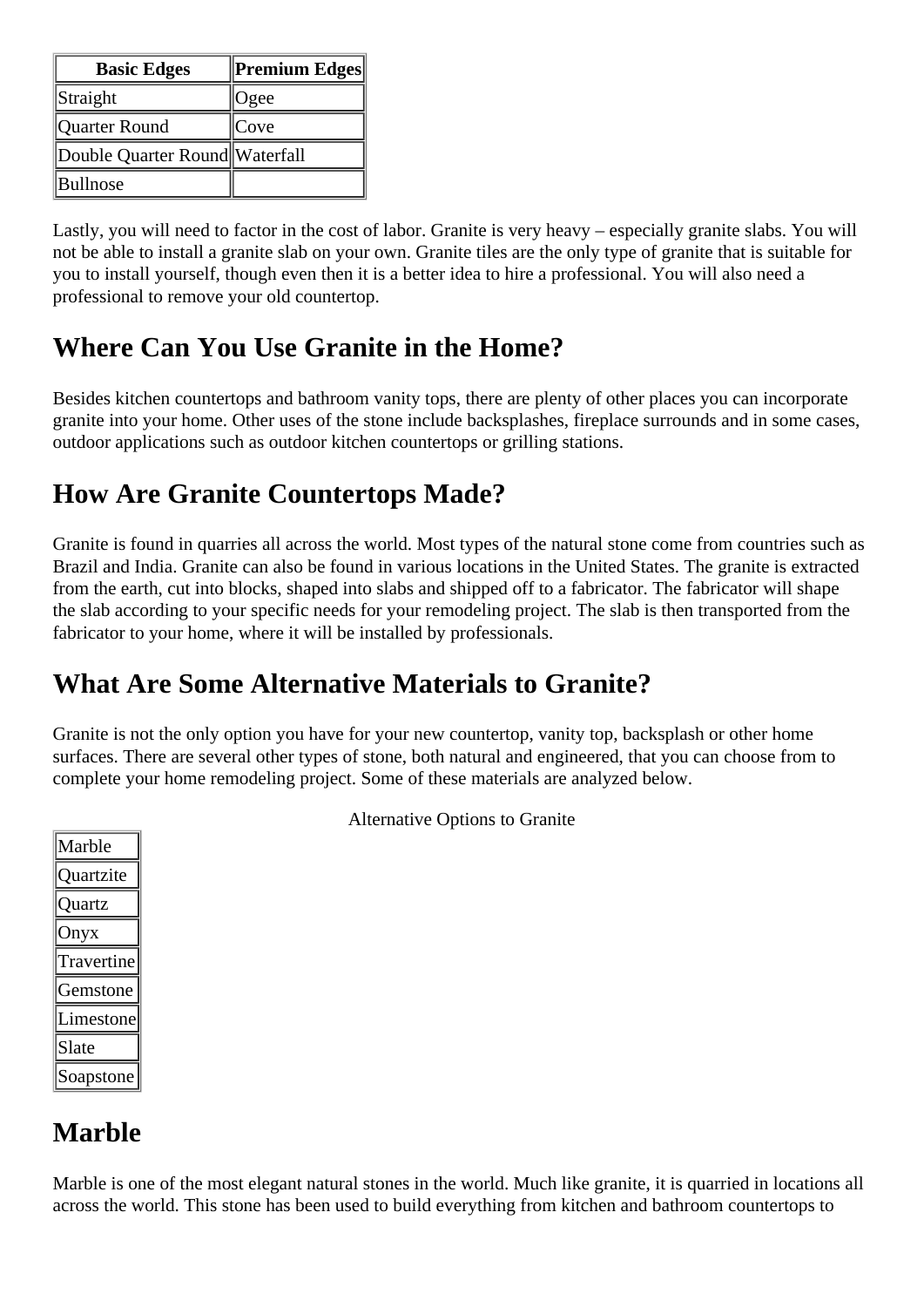some of the most famous statues in the world. Marble can be found in many different colors and styles and will look great in any home. However, there are some downsides to the stone. It is not as durable as granite and will also require more maintenance. For example, while you will only generally need to re-seal a granite countertop around once a year, you will need to re-seal marble countertops about once every few months. This is because marble is a more porous stone than granite – meaning that liquid and stains absorb into the surface easier. As far as cost goes, marble is more expensive than granite, but not by much.

# **Quartzite**

Quartzite is another popular natural stone. This stone is known for its resemblance to marble. In fact, some types of quartzite even get mistaken for being marble. In terms of durability, quartzite is one of your best options besides granite. The stone will allow you to have the look of marble with almost the same amount of durability as granite. Compared to granite, quartzite is a more expensive countertop option.

# **Quartz**

Quartz, not to be confused with the similarly named quartzite, is an engineered stone. Because it is engineered, you will be able to find virtually any color or style of countertop that you are looking for. That said, granite will offer you the most variety amongst natural stone options. Quartz is a very durable material and is resistant to stains, just like granite is. However, while granite is resistant to heat, quartz is not. A quartz countertop can be damaged by exposure to excessive heat. Compare this to granite countertops – on which you can set down hot pots and pans without having to fear damage to the surface (although this practice is not recommended). Quartz is also more expensive than granite.

# **Onyx**

Onyx is a breathtaking natural stone that can truly give any home a distinctive feel. Onyx countertops can surely become the focal point of any room they are in. However, onyx countertops require much more maintenance than granite countertops and are more expensive.

# **Travertine**

Travertine countertops will give your space a feeling of light and life. But while the material looks nice, granite is much more durable and is easier to care for than travertine. You will have to be extremely careful with travertine countertops – especially in the kitchen. While this is not to say that you do not have to be cautious with granite as well, granite countertops will be more forgiving. In addition, travertine is a more expensive material.

#### **Gemstone**

If you are really looking for something that is elegant and stylish, gemstone countertops may speak to your taste. That said, gemstone countertops are not a feasible option for every home, as they are the most expensive among the stone choices.

#### **Limestone**

Limestone is very similar to travertine. In fact, travertine is a variation of limestone, although some differences exist between the two natural stones. Limestone also requires extreme caution and extensive care compared to granite.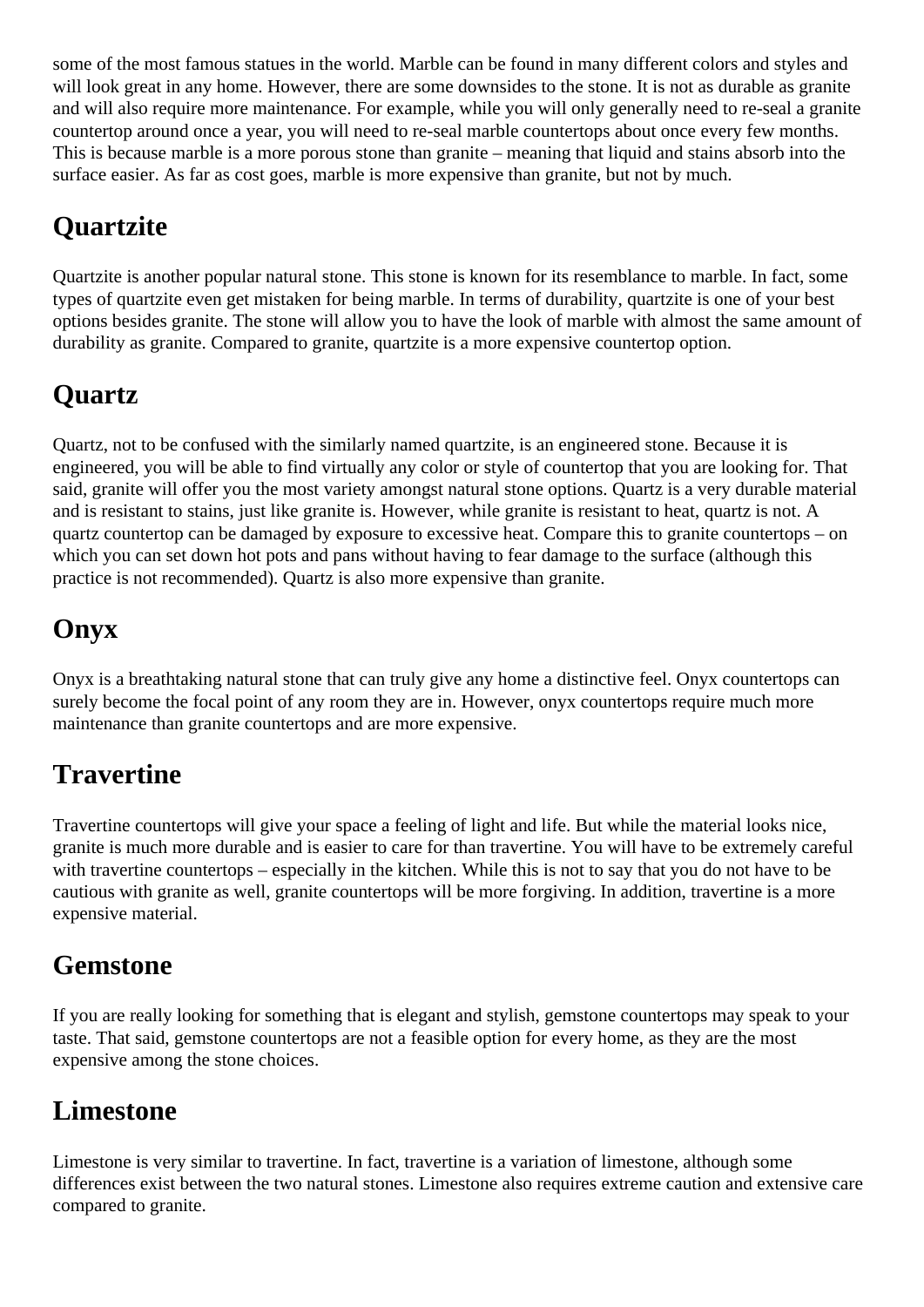# <span id="page-5-0"></span>**Slate**

Slate countertops are a good option if you are looking for something that is darker in color. Slate also fits well with modern décor. While slate countertops are a high-quality option, granite will give you a much wider variation to choose from than slate. As with other options, slate is a more expensive material than granite.

# **Soapstone**

Lastly, soapstone is yet another stone countertop alternative to granite. Soapstone can be found in a range of darker colors, such as dark greens and greys. The stone actually darkens naturally over time, although you can speed up this process by treating it with mineral oil. As with slate, granite will offer you many more color and style options than soapstone will. Soapstone countertops will cost more than granite countertops.

# **How Do the Prices of Granite and the Alternative Options Compare?**

The following table is a price comparison between granite countertops and the alternative stone slab options. All prices are based on square foot.

| Granite          | Between \$35 to \$75 per square foot            |
|------------------|-------------------------------------------------|
| Marble           | Between \$40 to \$100 per square foot           |
| Quartz           | Between \$50 to \$120 per square foot           |
| Slate            | Between \$50 to \$200 per square foot           |
|                  | Soapstone Between \$55 to \$100 per square foot |
| <b>Ouartzite</b> | Between \$60 to \$120 per square foot           |
|                  | Limestone Between \$70 to \$200 per square foot |
| Onyx             | Between \$75 to \$250 per square foot           |
|                  | Gemstone Start around \$100 per square foot     |

Cost Comparison: Granite vs. Alternative Stone Options

# **Why Should You Choose Granite Countertops?**

Granite countertops will incorporate natural beauty into your home

- Granite is one of the most durable natural stone countertop options you can choose
- The stone is one of the easiest materials to clean and maintain
- Granite is resistant to heat, scratches and stains
- 

Each slab of granite is unique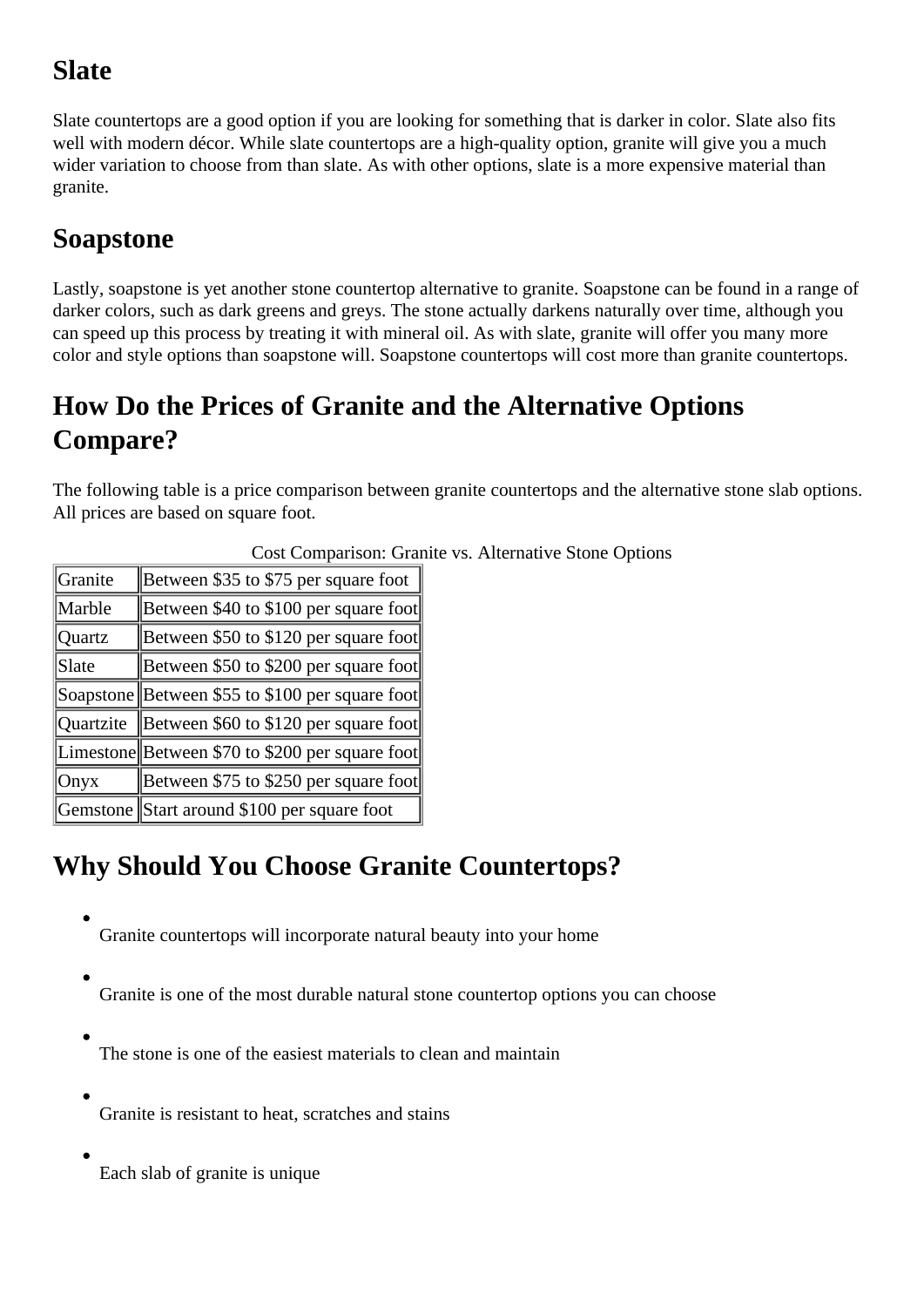## <span id="page-6-0"></span>Granite is Naturally Beautiful

This amazing natural stone is extracted from the earth and can display its natural beauty in your home. As stated above, there is simply nothing that matches the beauty of a slab of granite. There are so many color and styles to choose from, so you certainly will not be limited in your selection of granite countertops.

## **Durability**

Granite is one of the most durable materials that you can install in your home. With proper care, which will not require significant effort, your granite countertops can stay in great shape for many years to come. In fact, your granite countertops are likely to live in your home longer than you do.

# Easy to Take Care Of

Maintaining granite does not require significant effort. Compared to many other stone countertop options, caring for granite is easy. As long as you keep up on cleaning and re-sealing your granite countertops, the will stay in top shape. You will only need to re-seal your granite countertops around once a year, but the specific type of granite will determine how long you can go in between sealing.

#### Resistant to Heat, Scratches and Stains

Granite is resistant to heat, scratches and stains, while many other countertop options are not. For examp quartz countertops cannot handle the amount of heat that granite can. Materials like marble, quartzite and limestone are more prone to staining than granite is. While each stone countertop material has its advantages and disadvantages, granite is one of the best all-around options that you will find.

## Each Slab of Granite is Unique

If you want a natural stone countertop that is one-of-a-kind, granite is an excellent choice. Every slab of granite is unique – even if they come from the same quarry. While specific types of granite will look similar no two slabs will ever look identical.

## How Can You Get a Better Idea of Cost?

To get a better idea of what your specific project may cost, you can useuthis rtop estimator

## Frequently Asked Questions

Below are answers to some common questions that homeowners ask related to the cost of granite.

# Why is Granite So Expensive?

Granite is not really all that expensive in comparison to other stone countertop options. While there are so cheaper options for countertops, such as laminate, you will be sacrificing quality for the sake of saving a little money by choosing those. Considering that countertops are such a significant investment for your home, you will want to choose a material that will leave you satisfied both now and in the future.